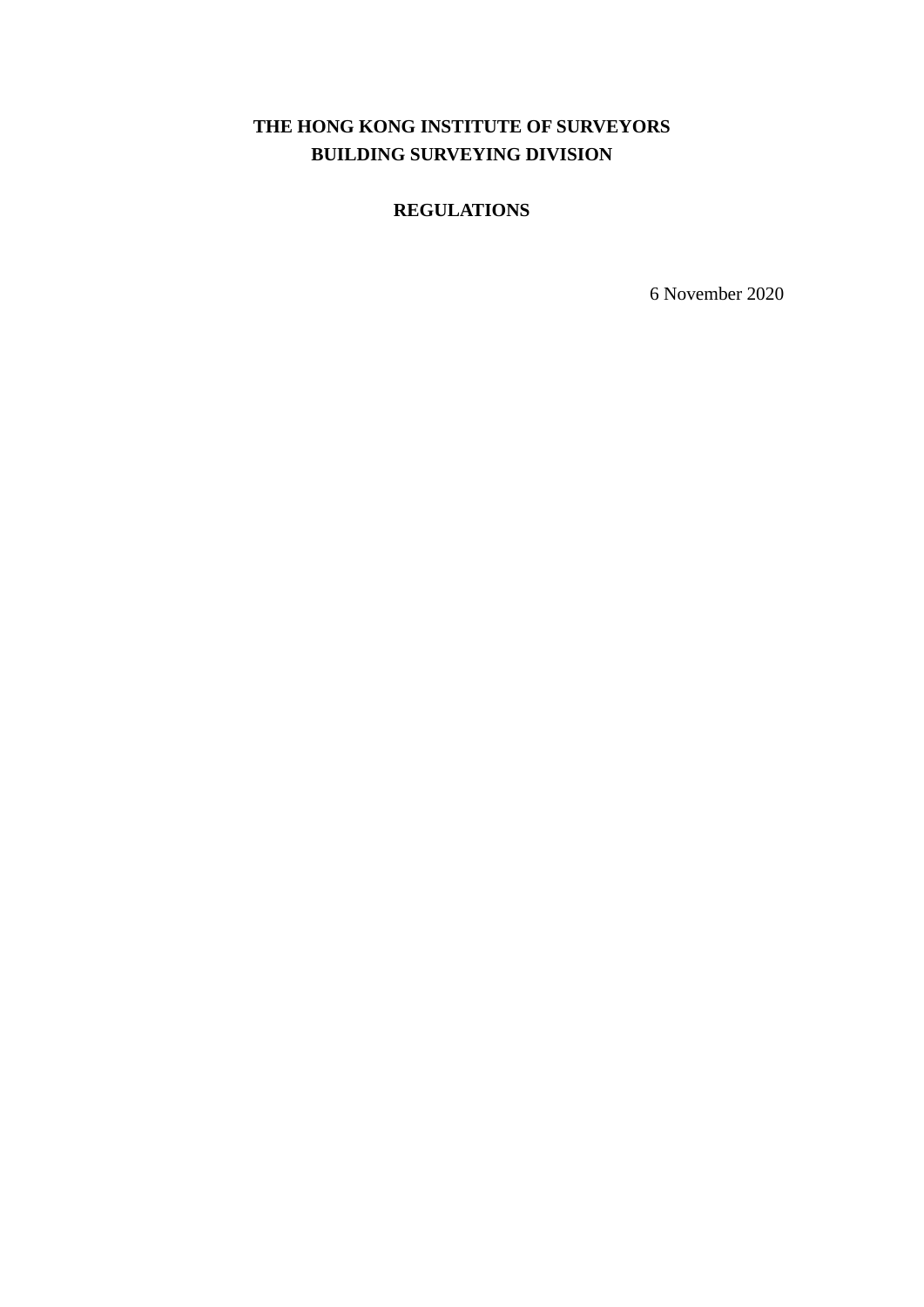## **CONTENTS**

|              |                                                | Page           |
|--------------|------------------------------------------------|----------------|
| $\mathbf{1}$ | Name                                           |                |
| 2            | Definitions                                    | 1              |
| 3            | Validity                                       | $\overline{2}$ |
| 4            | Objects                                        | $\overline{2}$ |
| 5            | Composition of the Division                    | $\overline{2}$ |
| 6            | Annual General Meeting of the Division         | 3              |
| 7            | Election of Office Bearers and Council Members | 4              |
| 8            | Duties of the Council                          | 6              |
| 9            | <b>Duties of Office Bearers</b>                | 6              |
| 10           | Management                                     | 8              |
| 11           | <b>Council Meetings</b>                        | 8              |
| 12           | <b>Extraordinary General Meeting</b>           | 9              |
| 13           | Transaction of Business at a General Meeting   | 10             |
| 14           | <b>Alteration of Regulations</b>               | 11             |
| 15           | <b>Effective Date</b>                          | 12             |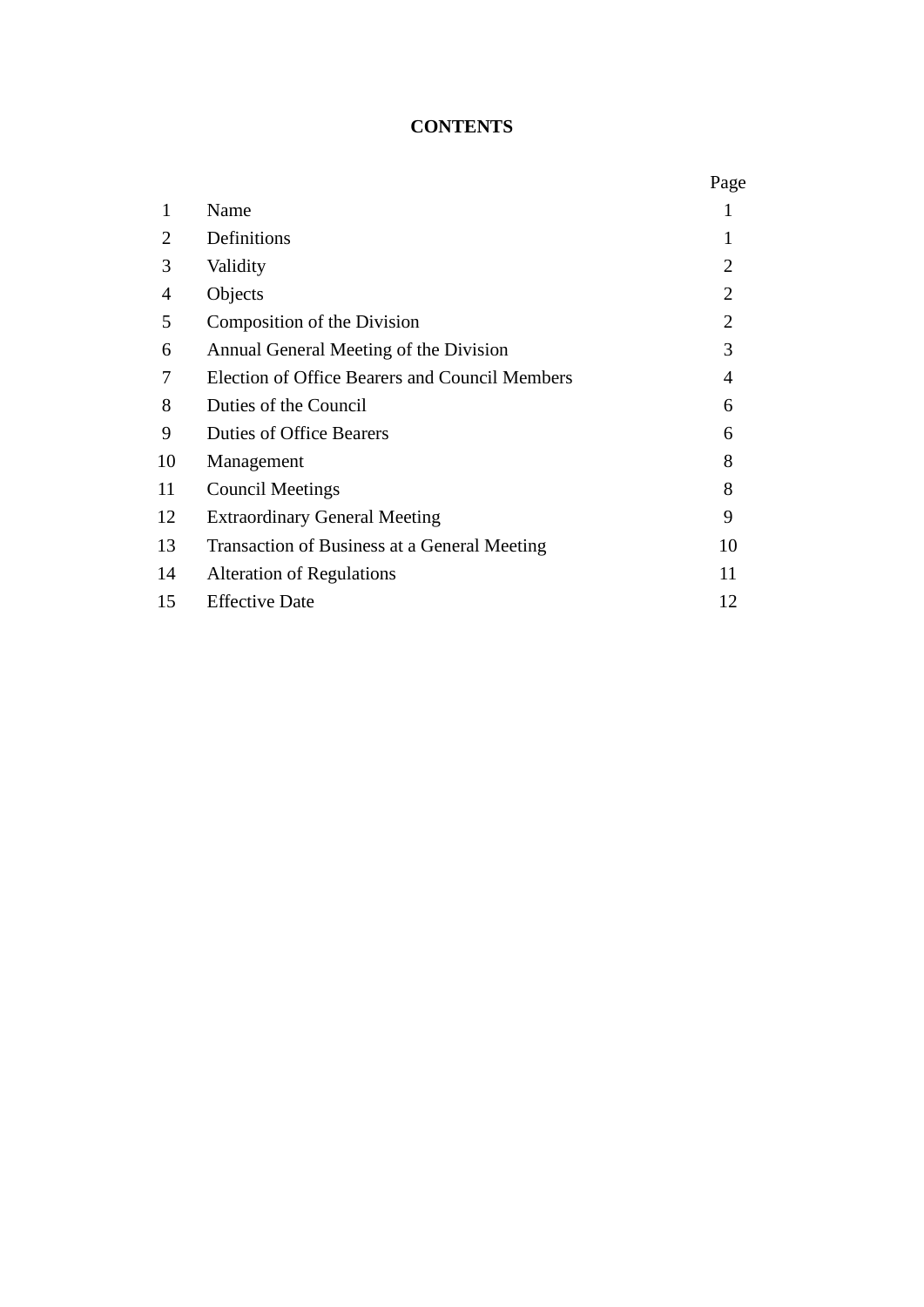## **THE HONG KONG INSTITUTE OF SURVEYORS BUILDING SURVEYING DIVISION**

#### **REGULATIONS**

#### **1. Name**

The Name of the Division is "Building Surveying Division" hereinafter referred to as the "the Division".

### **2. Definitions**

Throughout these Regulations the following expressions shall, unless the context otherwise requires, have the meanings respectively assigned to them namely:-

- 2.1 "AGM" means Annual General Meeting of the Building Surveying Division.
- 2.2 "Corporate Member" means any Fellow or Member of The Hong Kong Institute of Surveyors.
- 2.3 "Council" means Building Surveying Divisional Council.
- 2.4 "Constitution" or "Bye-Laws" means the Constitution or Bye-Laws of The Hong Kong Institute of Surveyors as amended or supplemented from time to time.
- 2.5 "Division" means Building Surveying Division of the Institute.
- 2.6 "General Council" means the General Council of The Hong Kong Institute of Surveyors.
- 2.7 "General Meeting" means the Annual General Meeting or the Extraordinary General Meeting of the Council.
- 2.8 "Institute" means The Hong Kong Institute of Surveyors.
- 2.9 "In writing" includes printing, lithography and other modes of representing and reproducing words in a visible and non-transitory form.
- 2.10 "Office Bearers" means the Chairman, the Vice-Chairman, the Honorary Secretary and the Honorary Treasurer of the Division.
- 2.11 "Regulations" means these Regulations of the Building Surveying Division.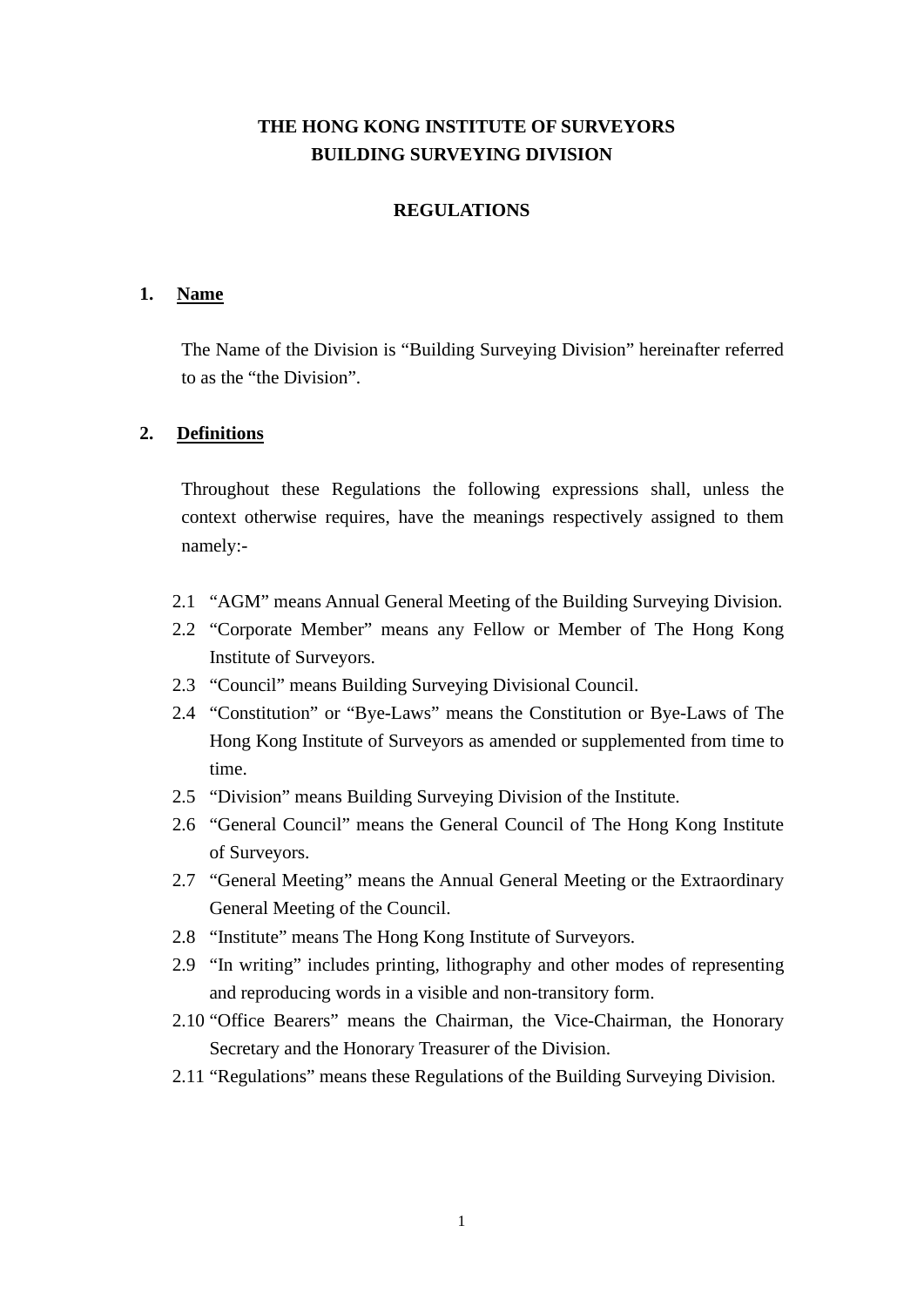## **3. Validity**

These Regulations are subject to the approval of the General Council and shall remain valid unless disapproved by the General Council.

## **4. Objects**

- 4.1 To promote excellence in the practice of Building Surveying.
- 4.2 To advance the study of Building Surveying and of all kindred matters, arts and sciences.
- 4.3 To encourage the friendly exchange between members of knowledge of practical, technical and ethical subjects.
- 4.4 To uphold the dignity of the profession of Building Surveying and the status of the Hong Kong Institute of Surveyors.

#### **5. Composition of the Division**

- 5.1 The direction and management of the affairs of the Division shall be vested in a Council consisting of Corporate Members and Associate Members of the Division only.
- 5.2 The Council shall comprise the following Office Bearers and members:-
	- (a) a Chairman;
	- (b) not more than two Vice-Chairmen;
	- (c) not more than two Honorary Secretaries;
	- (d) an Honorary Treasurer;
	- (e) the immediate past Chairman ex-officio;
	- (f) at least five but no more than fifteen other members;
	- (g) not more than two representatives from the Young Surveyors Group; and
	- (h) not more than two Associate Members of the Division.
- 5.3 Only Corporate Members of the Division holding at least 3 years membership of the Division shall be eligible to be Office Bearers or members as described in 5.2(f) above of the Council. Both the Chairman and Vice-Chairman shall be Fellows of the Institute in the Division.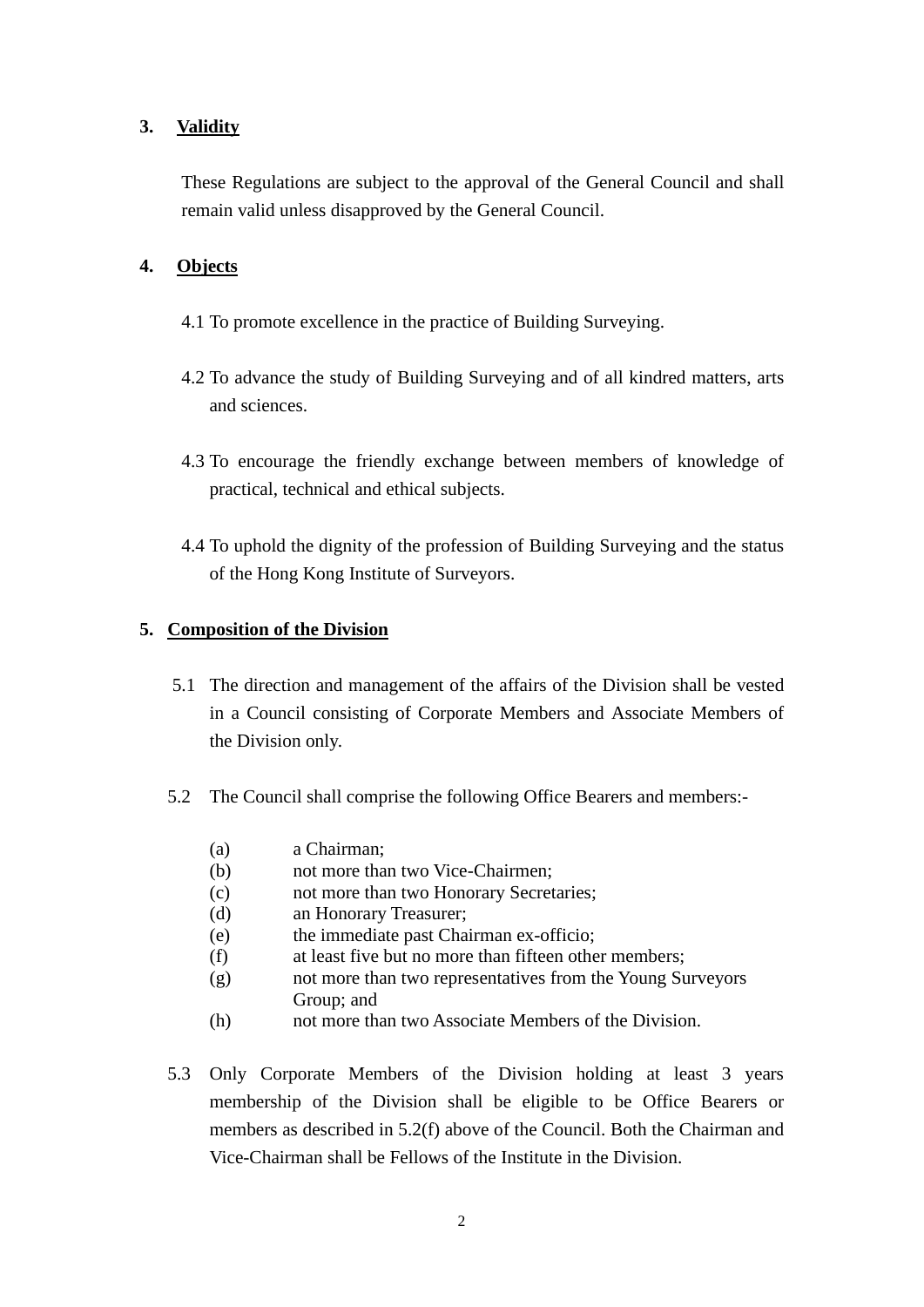- 5.4 Council Members will hold office for one year but shall be eligible for re-election.
- 5.5 If through any cause an Office Bearer is unable to carry out his duties, the Council may elect from its own Corporate Members of the Council a successor for the unexpired term of the Office Bearer.
- 5.6 If through any cause an elected Council Member resigns from the Council, the Council shall have the authority to appoint any Corporate Member holding at least 3 years membership or Associate Member, whichever is appropriate, of the Division to the Council at any time. The member chosen to fill such a vacancy shall be a Corporate Member or an Associate Member, whichever is appropriate, of the Division, and may serve only for the residue of the term for which his predecessor was elected.
- 5.7 Other than the circumstance as described in 5.6 above, the Council may from time to time appoint co-opted Members to serve on the Council.

### **6. Annual General Meeting of the Division**

- 6.1 The AGM shall be held before the day on which the Annual General Meeting of the Institute is to be held.
- 6.2 Notice in writing of the AGM shall be given to all Corporate Members and Associate Members of the Division not less than twenty-one (21) days before the day on which the AGM is to be held.
- 6.3 The business of the AGM shall include:-
	- (a) adoption of the minutes of the previous AGM;
	- (b) report of the Chairman for the year;
	- (c) report of the Honorary Treasurer for the year;
	- (d) approval of the Divisional Account for the year;
	- (e) election of Office Bearers and Council Members for the ensuing year;
	- (f) election of representatives in General Council;
	- (g) such other matters: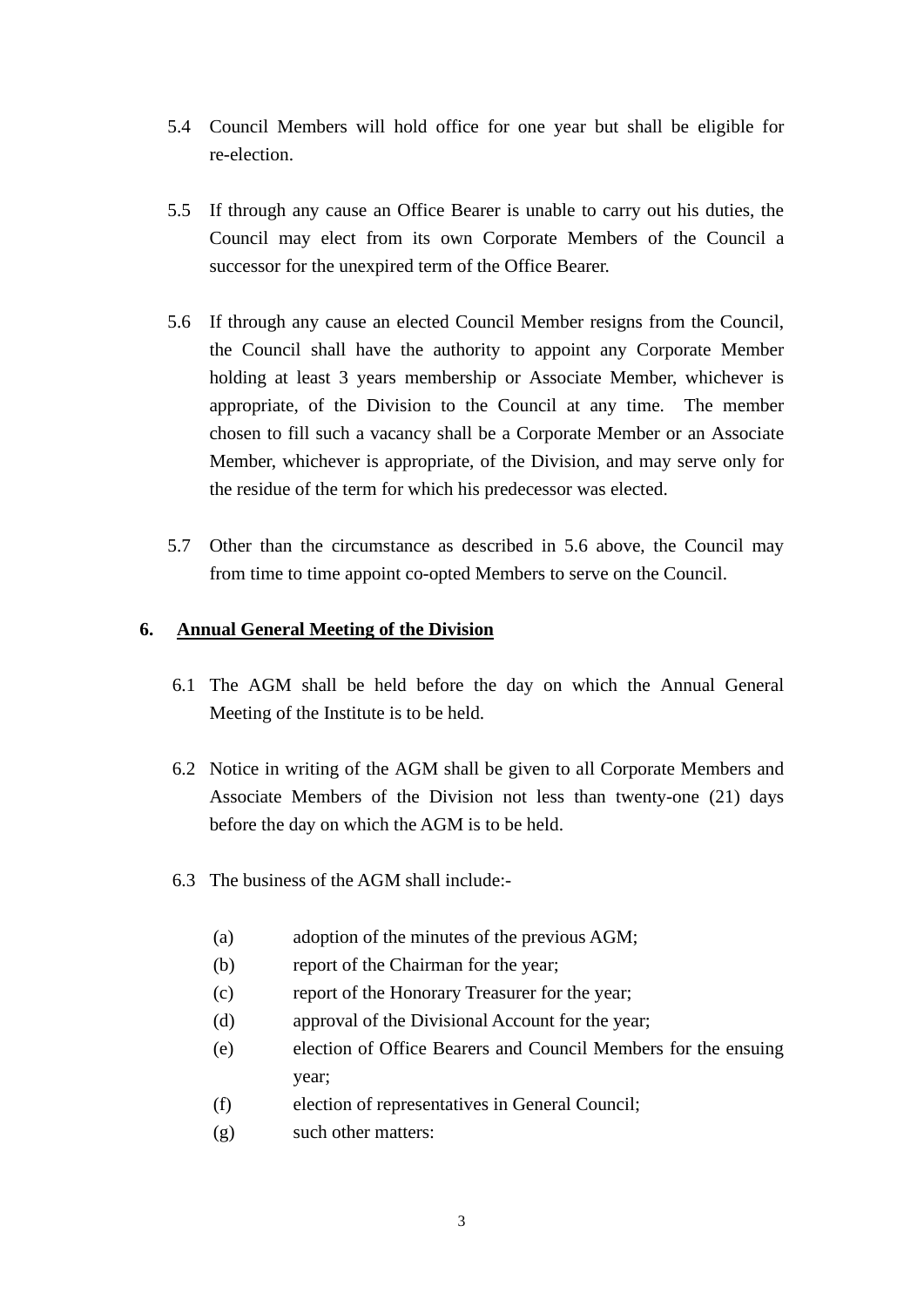- (i) as the Council shall determine;
- (ii) of which due notice has been given by the Council; and/ or
- (iii) may be brought forward by the Council or any Corporate Member of the Division with the consent of the meeting.
- 6.4 Only Corporate Members of the Division present in person or by proxy shall have the right to vote at the AGM on any matter save as otherwise provided.
- 6.5 Only Corporate Members holding at least 3 years membership of the Division present in person at the AGM shall have the right to stand for election of the Office Bearers and Council Members of the Council.
- 6.6 Only Associate Members of the Division present in person at the AGM shall have the right to stand for election of the Council Members of the Council.

## **7. Election of Office Bearers and Council Members**

- 7.1 Save its Ex-officio and Co-opted Members, the Council shall be formed by election by the Corporate Members present in person or by proxy at an AGM.
- 7.2 The representatives of the Young Surveyors Group shall be nominated by the Young Surveyors Group, and Associate Members shall be nominated by the Associate Members or Corporate Members of the Division.
- 7.3 Nominations for Office Bearers and Council Members shall be made in writing to the Honorary Secretary of the Division in such form as the Council may prescribe. Each nomination shall bear the signatures of the proposer and seconder both of whom shall be Corporate Members of the Division (except for Associate Member representatives whom shall be nominated by Corporate Members or Associate Members of the Division), together with the signature of the nominees signifying his willingness to serve if elected. A list of all nominations received, with the name of the proposer and seconder of each nominee, shall be sent to each member not less than seven (7) days before the day on which the AGM is to be held and also made available for members present at the AGM.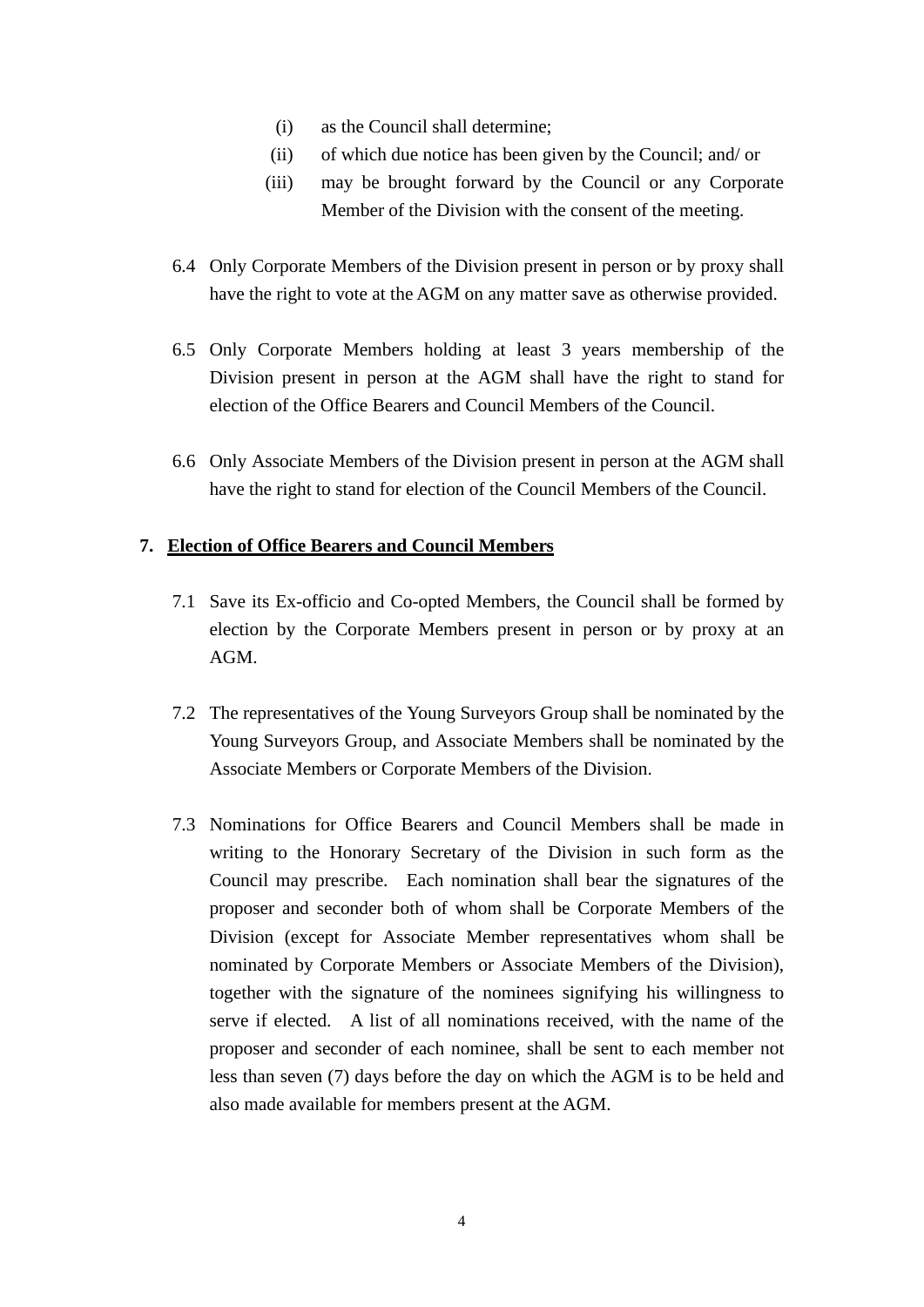- 7.4 The nomination form shall be sent by the Honorary Secretary of the Division to each Corporate Member and Associate Member of the Division not later than twenty-one (21) days before the date of the AGM at which the election is to take place. Duly completed nomination forms shall be submitted to the Honorary Secretary of the Division not less than ten (10) days before the AGM is to be held.
- 7.5 Whenever the number of nominations exceeds the number of seats provided, taking of the seats shall be decided by election at the AGM. In such cases, all Corporate Members and Associate Members shall be informed of the names of those standing for election together with the names of the proposers and seconders not less than seven (7) days before the day on which the AGM is to be held.
- 7.6 Election of Office Bearers and Council Members of the Division shall be by ballot and shall be in such voting form as the Council may prescribe. Proxy form shall be in such format as the Council may prescribe. The appointment of proxy shall be deposited with the Honorary Secretary of the Division not less than twenty-four (24) hours prior to the time of the AGM which is to be held.
- 7.7 In the event of an equality of votes, the result shall be determined by a vote of the Office Bearers and members as described in  $5.2(e)$  & (f) above of the retiring Council.
- 7.8 The retiring Council shall hold office until the conclusion of the AGM at which a new Council is elected.
- 7.9 Two scrutineers for the ballot shall be proposed, seconded and elected by show of hands at the AGM from the floor. They shall not be Members of the Council or candidates for election and their duties shall be:-
	- (a) to determine from the balloting lists the number of votes cast for each candidate for election;
	- (b) to take such measures as they deem necessary to prevent the identification of the voters; and
	- (c) to report to the AGM the name of those duly elected.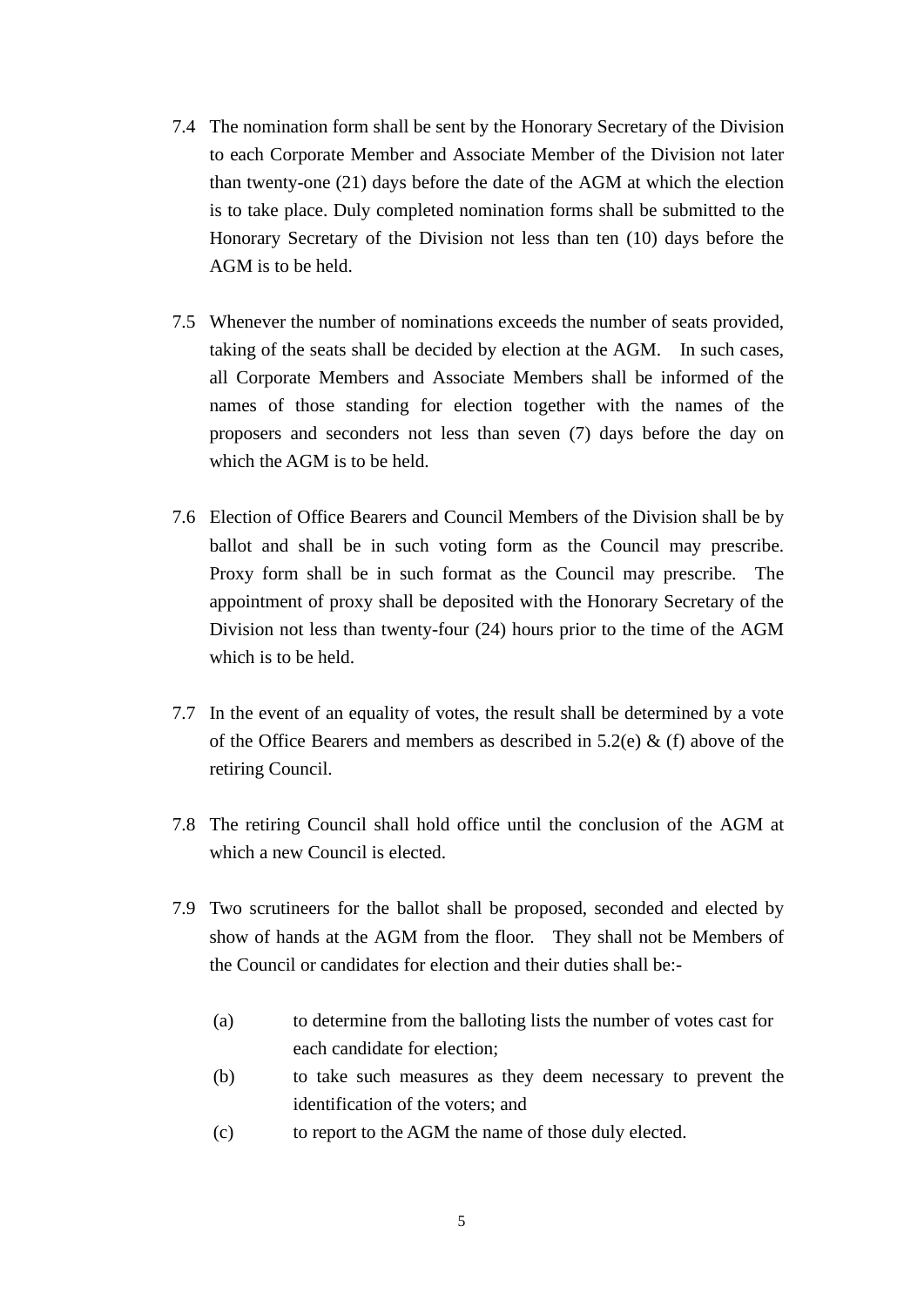7.10 Where the number of nominations in any section of the balloting list does not exceed the number of seats to be filled, the members so nominated shall be deemed to have been elected, and his or their names reported to the AGM accordingly.

## **8. Duties of the Council**

The Council shall be directly responsible to the Corporate Members and the Associate Members of the Division for the duties as follows:-

- (a) nominating representatives of the Division to hold office of the General Council;
- (b) carrying out duties assigned by the General Council;
- (c) organizing and coordinating all functions of the Division;
- (d) ensuring that adequate meetings of general interest are held within the Division;
- (e) considering all matters affecting membership of the Division;
- (f) appointing such committees and sub-committees as may be considered desirable to examine and report on special questions including obtaining and considering reports from them;
- (g) approving all financial matters affecting the Division and keeping accounts of the Council;
- (h) organizing AGM and Extraordinary General Meeting; and
- (i) carrying out duties as provided in these Regulations.

## **9. Duties of Office Bearers**

9.1 The Chairman

The Chairman shall:-

- (a) represent the Division and guide the affairs of the Division in accordance with the Constitution and Bye-Laws of the Institute, these Regulations and any regulations made by the General Council and the Council;
- (b) take the chair by right at all meetings of the Division and of the Council; and
- (c) prepare a Chairman's Report for the AGM of the year.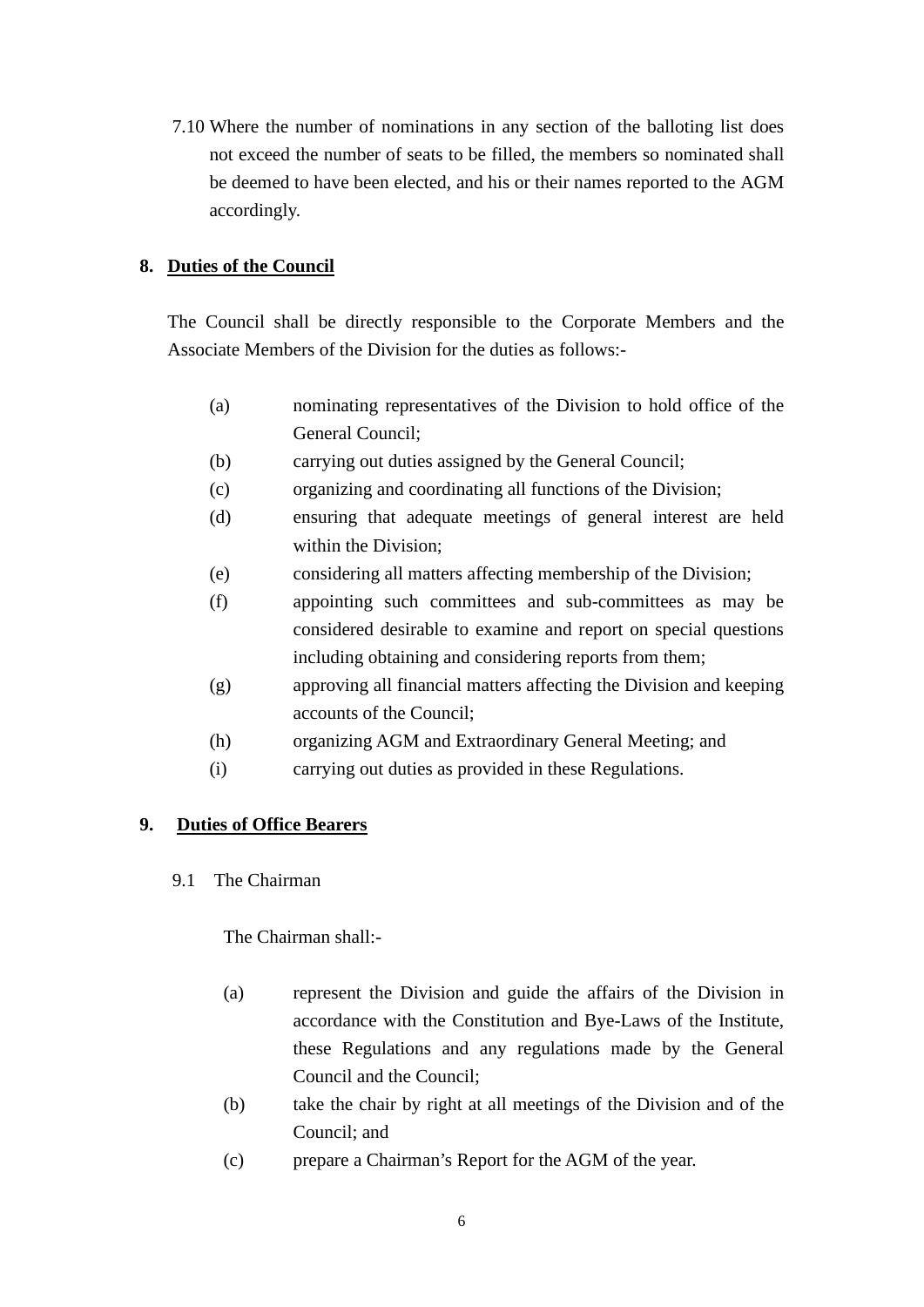### 9.2 The Vice-Chairman

The Vice-Chairman shall:-

- (a) deputise in the absence of the Chairman as authorized by the Chairman in the absence of the Chairman;
- (b) assist the Chairman in the discharge of his duties; and
- (c) prepare a Divisional Report for each General Council Meeting.
- 9.3 Honorary Secretary

The Honorary Secretary shall:-

- (a) under the direction of the Council conduct the ordinary business of the Institute in accordance with the Constitution and Bye-Laws of The Hong Kong Institute of Surveyors, these Regulations and any regulations made by the General Council and/ or the Council;
- (b) keep an accurate record of the proceedings of the Council;
- (c) keep a Register of Members of the Division;
- (d) conduct the correspondence of the Council; and
- (e) give notice of all the meetings of the Council and General Meetings of the Division.
- 9.4 Honorary Treasurer

The Honorary Treasurer shall:-

- (a) direct the receipt of funds due to the Division;
- (b) prepare the accounts of expenditure and present all the accounts of expenditure of the Division to the Council for inspection and approval; and
- (c) be responsible to keep the accounts of the Division in a good and proper order.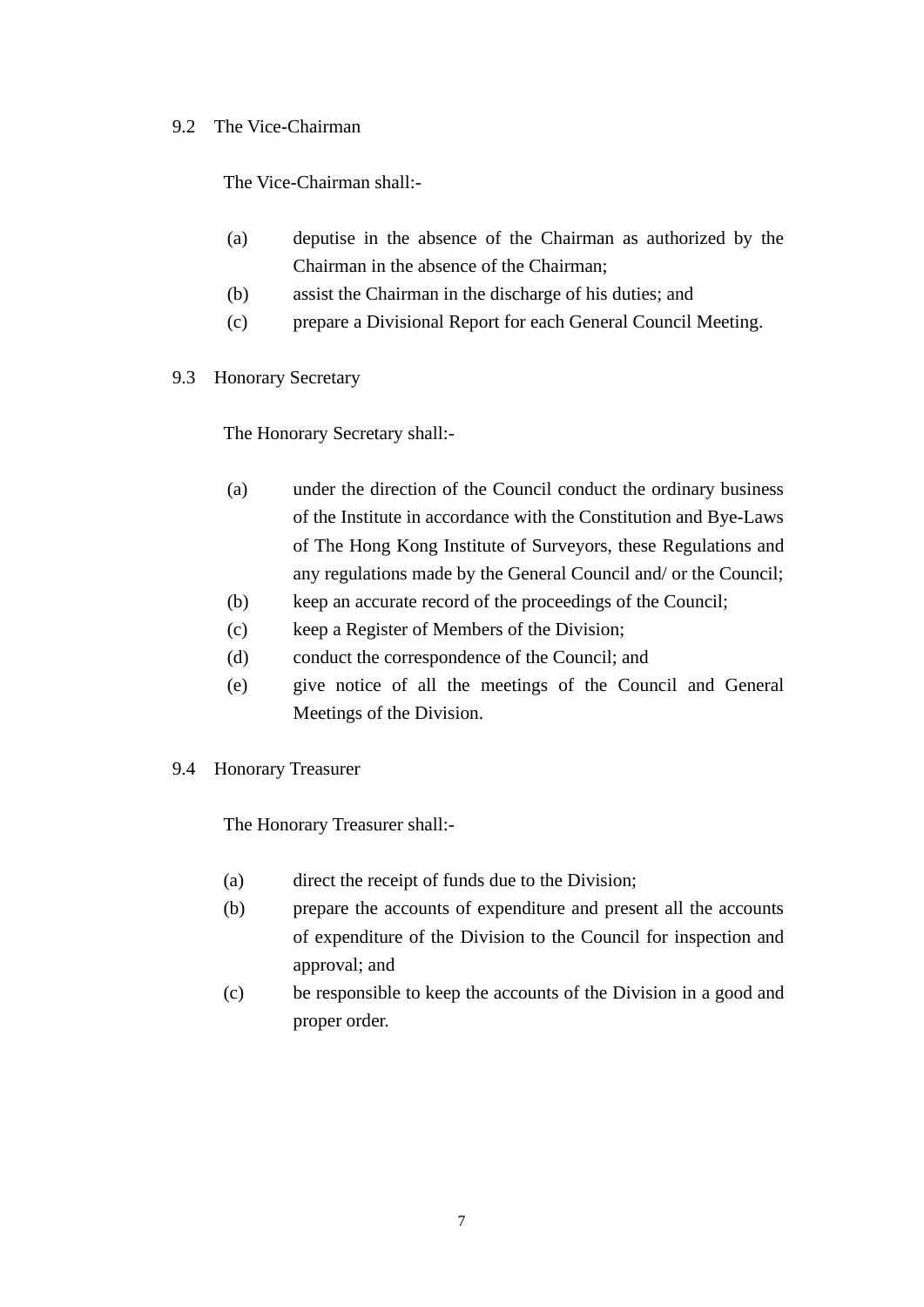#### **10. Management**

- 10.1 The Council shall have the management and direction of the affairs of the Division and shall do all such acts as appear to be necessary or desirable for the purpose of carrying into effect the objects of the Institute so far as they relate to the Division subject to the provisions of the Constitution and Bye-Laws of the Institute and any regulations made by the General Council and/ or this Council.
- 10.2 The Council shall investigate any alleged or apparent irregularity or unconstitutional act of any Office Bearer coming within its knowledge and if it thinks fit shall call upon that Office Bearer for an explanation thereof. If the explanation be deemed insufficient the Council shall enquire further into the matter, and if satisfied that a breach has been committed, it shall notify the offending Office Bearer to that effect and require compliance with the Constitution and these Bye-Laws, and these Regulations. Should any Office Bearer disregard such instructions, the Council may forthwith remove from office such Office Bearer and elect from its own Corporate Members of the Council a successor for the unexpired term of office as described in 5.5 above.

#### **11. Council Meetings**

- 11.1 The Council shall meet as often as the business of the Council may require but not less than four (4) times in each calendar year.
- 11.2 The quorum for meetings of the Council shall be five (5) Council Members present in person including either the Chairman or Vice-Chairman.
- 11.3 Meetings shall be chaired by the Chairman or in his absence the Vice-Chairman or Office Bearer as authorized by the Chairman.
- 11.4 Matters arising at the meetings of the Council shall be decided by a simple majority, the Chairman presiding at the meeting shall having a second or casting vote in the case of any equality of votes.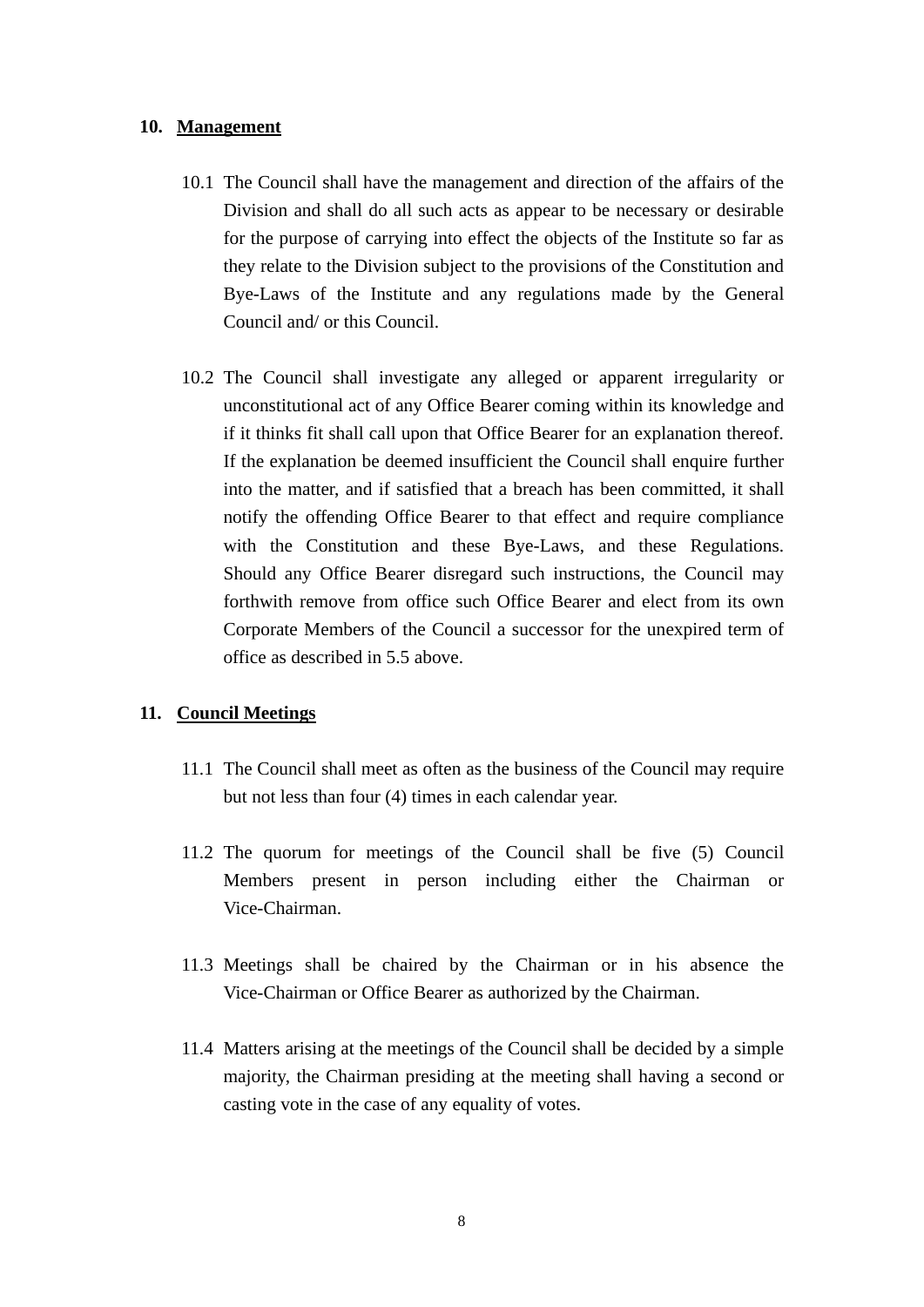- 11.5 The Council will have the authority to invite any person to attend the Council Meeting to report the progress of special interest groups but he/ she has no right to vote in the Council Meeting.
- 11.6 Co-opted Members of the Council shall have no right to vote in the Council Meeting.
- 11.7 Subject to these Regulations, the conduct of business, the method of voting on resolutions, and other matters of procedure at meetings of the Council shall be at the entire discretion of the Council.

#### **12. Extraordinary General Meeting**

- 12.1 Upon a requisition in writing signed by not less than twenty (20) Corporate Members of the Division, the Council shall take steps to this end within twenty-one (21) days of the Honorary Secretary receiving the requisition and may convene an Extraordinary General Meeting whenever it thinks fit. The requisition shall clearly set out the object of the proposed meeting.
- 12.2 The business of any Extraordinary General Meetings shall be strictly confined to the matters set out in the notice of the meetings.
- 12.3 The Council shall not less than fourteen (14) days before the day on which the Extraordinary General Meeting is to be held, send to all Corporate Members and Associate Members of the Division a notice which shall include:-
	- (a) the Agenda for the meeting;
	- (b) the place, date and time of the meeting;
	- (c) full details of any special resolutions; and
	- (d) voting and proxy forms where these are required for the purpose of the meeting.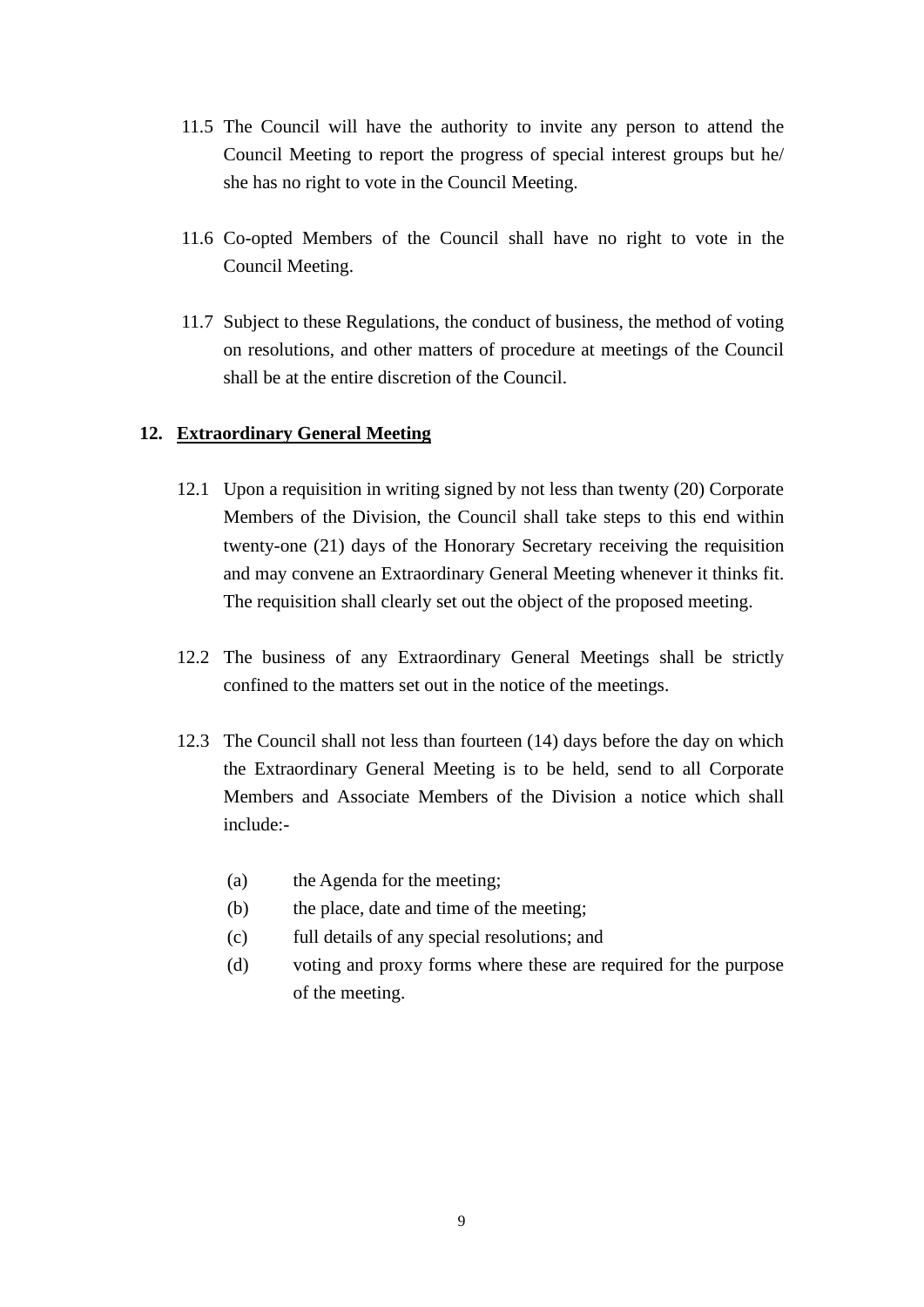### **13. Transaction of Business at a General Meeting**

- 13.1 No business shall be transacted at any General Meeting unless a quorum is present when the meeting proceeds to business. Save as herein otherwise provided at least thirty (30) Corporate Members personally present shall be a quorum. If within half an hour from the time appointed for holding of an General Meeting a quorum is not present at the meeting, it shall stand adjourned to the same day in the next month at the same time and place or at such other place as the Council may determine, and if at such adjourned meeting a quorum is not present within half an hour from the time appointed for holding the meeting the Corporate Members present shall be a quorum.
- 13.2 The Chairman, or failing him the Vice-Chairman, shall preside as Chairman at any General Meeting but if neither the Chairman nor Vice-Chairman in present within thirty minutes after the time appointed for holding of the General Meeting, those Corporate Members present may choose one other Corporate Member of the Council as Chairman, or if no such member is present or if none of the members of the Council present agrees to take the chair they shall choose one Corporate Member holding 3 years membership of the Division from among themselves who shall preside.
- 13.3 At any General Meeting a resolution put to the vote of the meeting shall be decided on a show of hands, unless a poll is before or upon the declaration of the result of the show of hands demanded by the Chairman of the meeting, or by a Corporate Member of the Division present in person or by proxy and representing one-tenth of the total voting rights of all the Corporate Members having the right to vote at the meeting, and unless a poll be so demanded a declaration by the Chairman of the meeting that a resolution has been carried or carried unanimously or by a particular majority or lost or not carried by a particular majority and an entry to the effect in the minute book of the Division shall be conclusive evidence of the fact without proof of the number of proportion of the votes recorded in favour of or against that resolution. The demand for a poll may be withdrawn.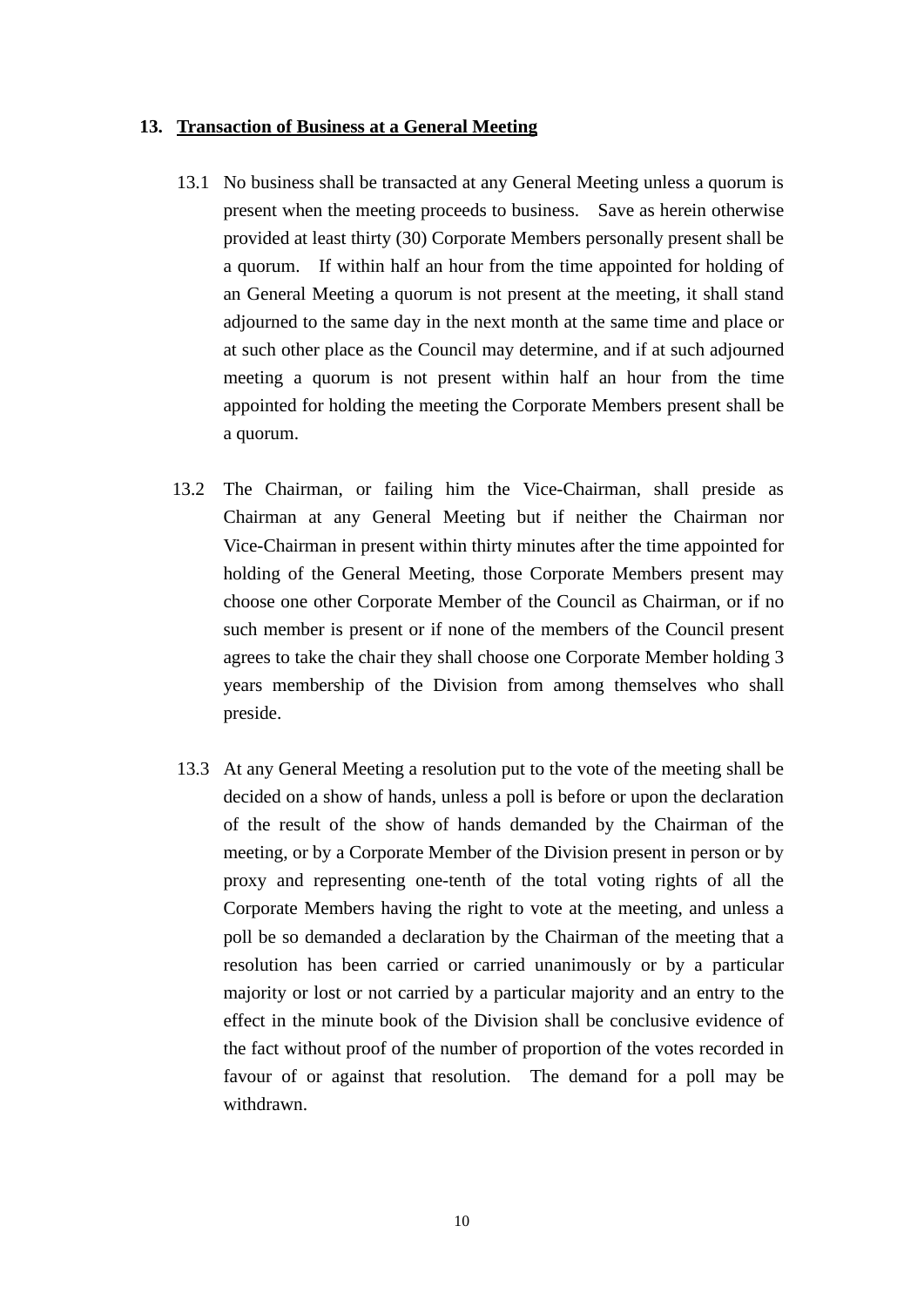- 13.4 If a poll be demanded in the manner as aforesaid it shall be taken at such time and place and in such manner as the Chairman of the meeting shall direct and the result of the poll shall be deemed to be the resolution of the meeting at which the poll was demanded.
- 13.5 The demand for a poll shall not prevent the continuance of a meeting for the transaction of any business other than the question on which a poll has been demanded.
- 13.6 In case of equality of votes, whether on a show of hands or on a poll, the Chairman of the meeting shall be entitled to a second or casting vote save as otherwise provided.
- 13.7 Each Corporate Member of the Division shall have one vote which may be given either personally or by proxy.
- 13.8 The appointment of proxy shall be made in the proxy form as may be prescribed by the Council under the hand of the appointer.
- 13.9 The instrument appointing a proxy shall be deposited with the Honorary Secretary of the Division not less than 48 hours before the time appointed for holding the meeting at which the person named in the instrument proposes to vote for or, in the case of a poll, not less than 24 hours before the time appointed for the taking of the poll, and in default the instrument of the proxy shall not be valid. An instrument of proxy shall not in any event be valid after the expiration of 2 months.

#### **14. Alteration of Regulations**

The Regulations of the Division may be altered, amended or added to only by a resolution passed by a majority of the Corporate Members of the Division present or by proxy and voting at a General Meeting of the Division specially called for the purpose. Not less than thirty (30) days notice in writing shall be given to all Corporate Members of the Division specifying the alterations, revocation, amendments or additions proposed.